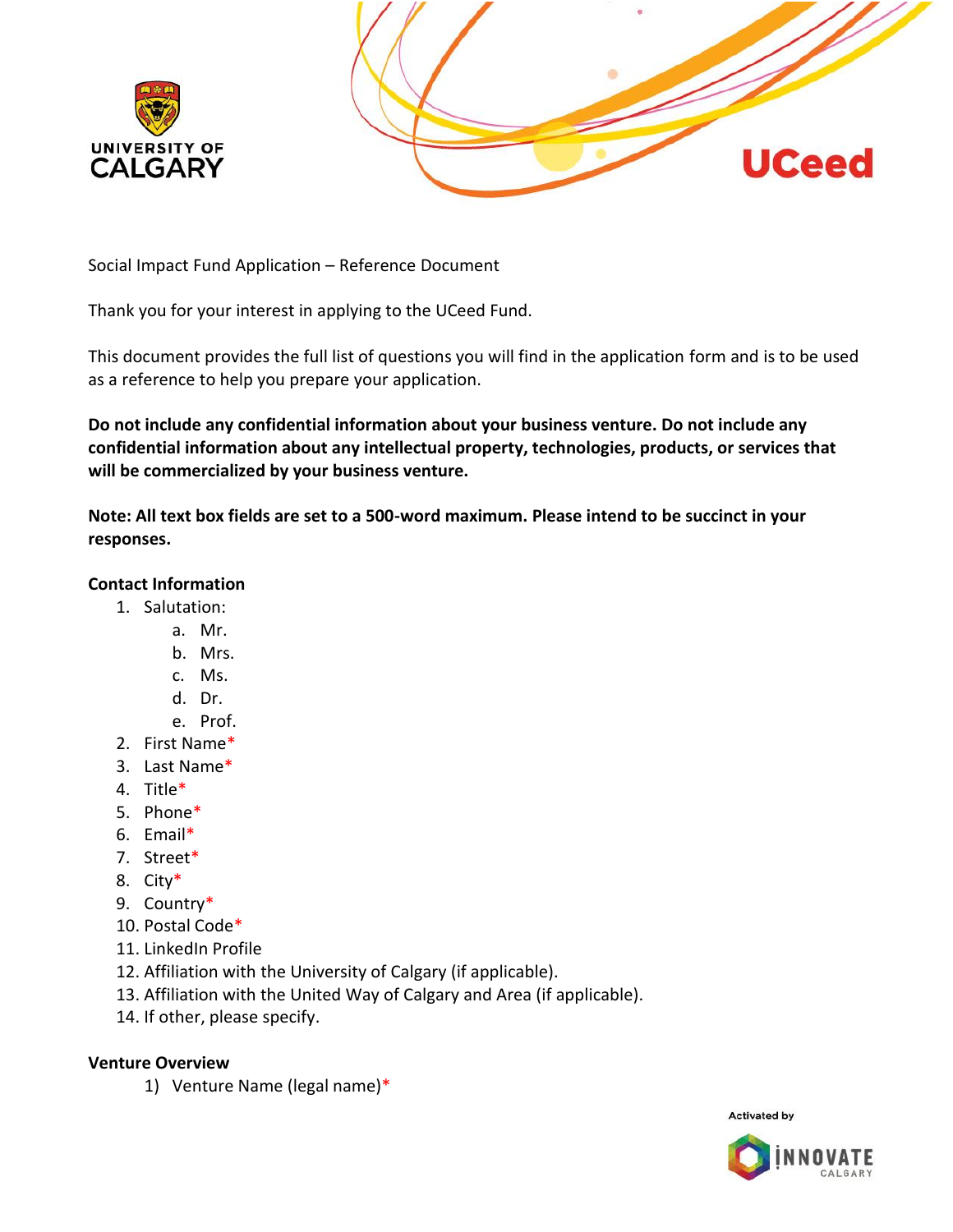



- 2) Incorporation Date \*
- 3) What industry do you operate in? Please describe. \*
- 4) Venture Website if applicable
- 5) Link to other online profiles, e.g. AngelList, CrunchBase, Facebook, or other online source.
- 6) What's your elevator pitch? Succinctly describe your venture. \*

#### **Team Information**

#### 1) Co-founders\*

Please state names, roles and indicate the primary contact person.

- 2) Total number of Employees (full-time equivalent, including founders) \*
- 3) Describe the roles of the core team launching/operating the social venture. What are their qualifications, including relevance of these skills to commercialization or social enterprise development? \*
- 4) When did you start working on this venture? \*
- 5) Have you identified gaps on your team? If so, how do you plan to address them? \*
- 6) If your venture has a Board, advisory board, or mentors, please list their names and roles.\*
- 7) Is there anything you would like to tell us about the team to help us understand your ability to execute? \*
- 8) Describe recent advice you've received for your venture that was surprising or meaningful. \*

# **Business Model Overview**

1) Describe your revenue model. How will you make money? Describe the core product(s), services(s) or program(s) that you are offering. \*

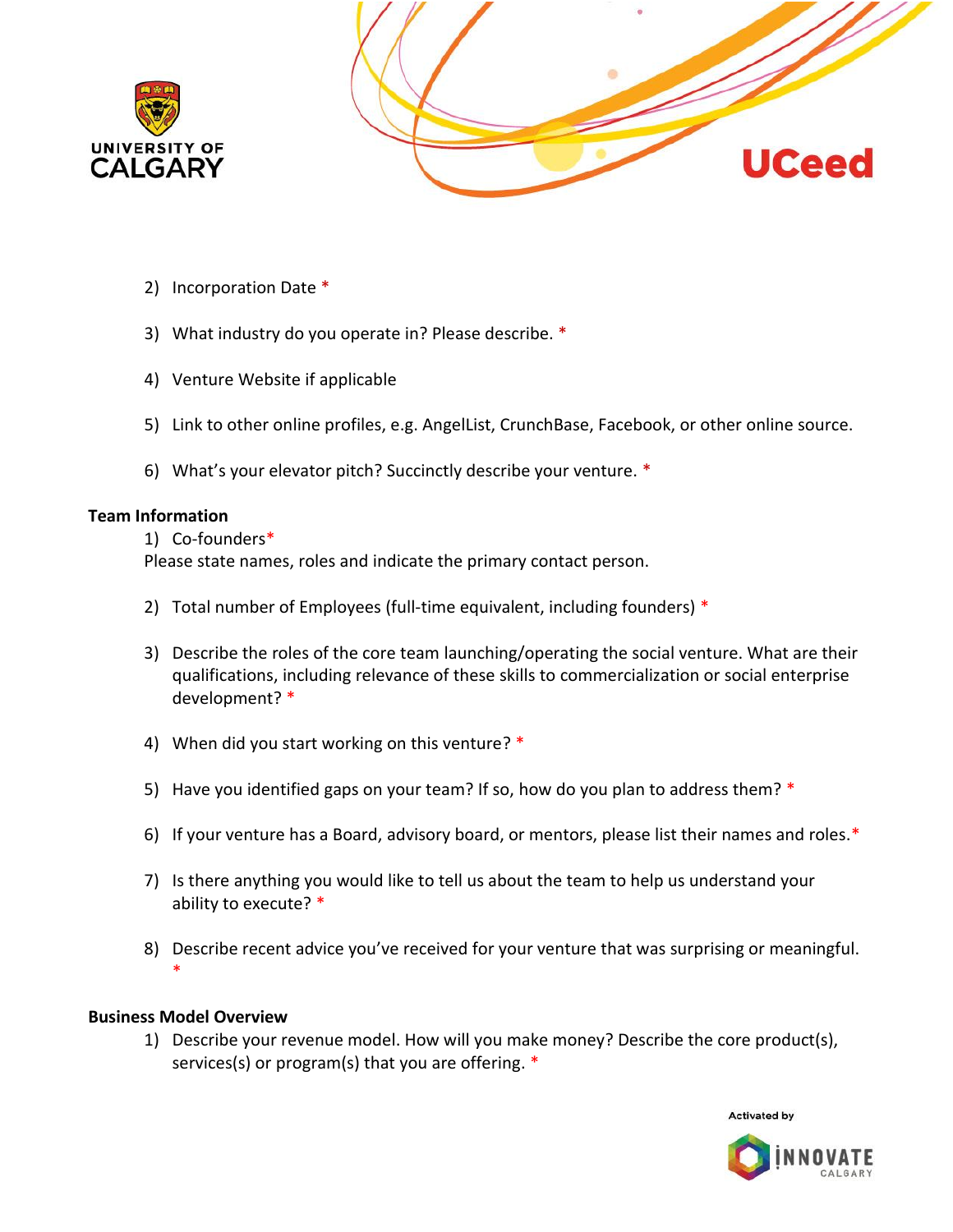



- 2) Describe your customer. What problem are you solving for them? How have they dealt with this problem in the past? \*
- 3) How would you describe the value you create for this specific customer, your "value proposition"? \*
- 4) How do you sell to your customer? Where/how do you find them? \*
- 5) Describe your target market(s). What is the market size and its relevant trends? Is the market growing? Provide any evidence. \*
- 6) Who are your competitors? How are you different? \*
- 7) Why is now the time to launch your venture? Include any evidence. \*

# **Innovation Overview – do not include confidential information about the technology**

- 8) What is innovative about your product, service, business model or approach? \*
- 9) Do you have a working prototype? What are the remaining steps to market-readiness if any? \*
- 10) How has your innovation been tested? Is it evidence-based? Refer to any publications, data, or customer testing to substantiate. \*
- 11) How do you plan to protect your idea from competitors and imitators? If you have any Intellectual Property in place, please describe and cite any patents or trademark filings. \*
- 12) List all publications by the team on which your technology/innovation is based, if applicable.
- 13) Which of the following describes your current Technology Readiness Level (TRL): select one.
	- a. Level 1: Basic principles of concept are observed and reported
	- b. Level 2: Technology concept and/or application formulated
	- c. Level 3: Analytical and experimental critical function and/or proof of concept
	- d. Level 4: Component and/or validation in a laboratory environment

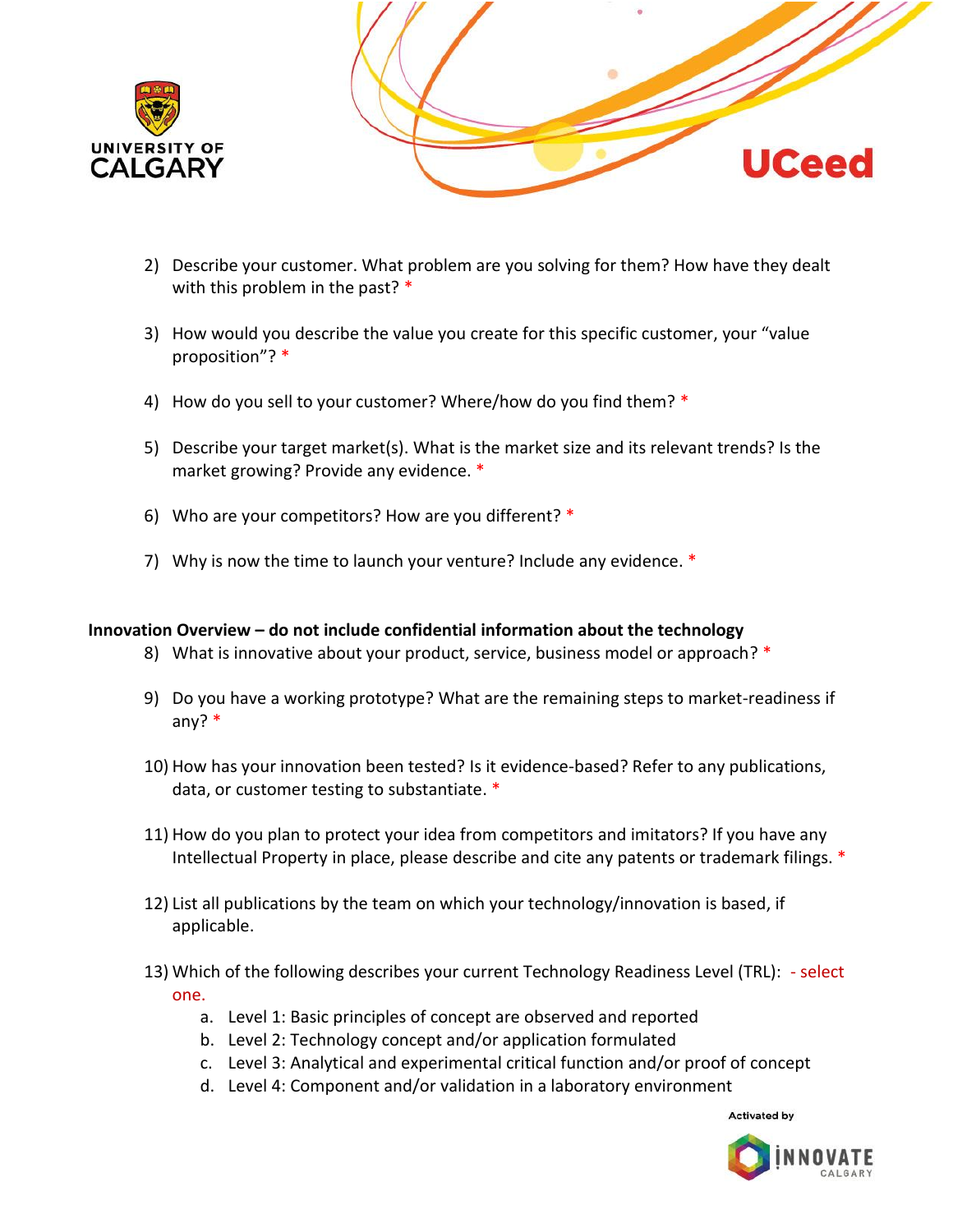



- e. Level 5: Component and/or validation in a simulated environment
- f. Level 6: System/subsystem model or prototype demonstration in a simulated environment
- g. Level 7: Prototype ready for demonstration in an appropriate operational environment
- h. Level 8: Actual technology completed and qualified through tests and demonstrations
- i. Level 9: Actual technology proven through successful deployment in an operational setting

# **Social Impact**

- 1) Describe the person(s) impacted by your venture (key stakeholders and beneficiaries). \*
- 2) In five years from now, how is the world different because of your solution? 10-20 years? \*
- 3) Describe how your solution may shift systemic structures related to the social issue you aim to effect. \*
- 4) Have you identified individuals or organizations in the social sector that you could collaborate with to expand the impact of your venture? \*
- 5) If you have an impact measurement strategy in place, please describe. If you do not, please describe how you intend to quantify or measure your impact. \*
- 6) Does your company advance the [United Nations' Sustainable Development Goals](https://www.un.org/sustainabledevelopment/sustainable-development-goals/)? If yes, please indicate no more than three, and how. \*
- 7) How does your organization approach procurement, employee conditions, and sustainability practices related to governance or operations? \*

# **Company Development**

- 7) Stage of Venture: \*
	- I. Concept and Research (have a business idea/still doing research)
	- II. Committing (building the product/service)
	- III. Prototype (have an MVP, no customers yet)
	- IV. Validating (early customers testing product/service)
	- V. Scaling (have a product in sales)

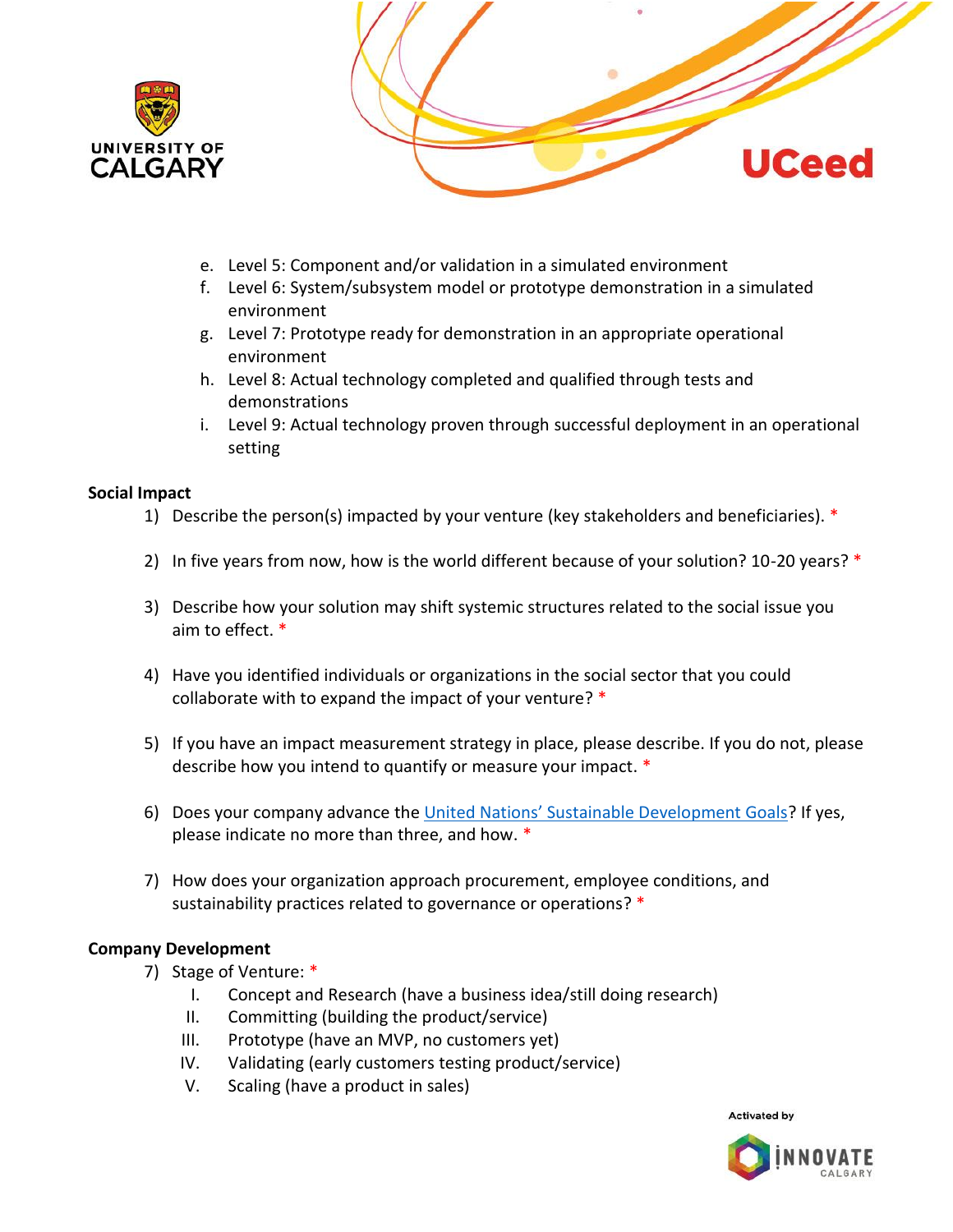



- VI. Establishing (profitable)
- 14) List all non-dilutive grant and research funding that has been provided in support of the development. \*
- 15) Describe how much has been invested into the venture (investment dollars in exchange for shares) and describe the relationship to the company (founders/friends/family/3<sup>rd</sup> party) if applicable.
- 16) What is your revenue to date?
- 17) Do you have active customers/users/partners currently using the product? If so, please describe. \*
- 18) List any programs (incubators, accelerators) or awards you have participated in/received for this venture or innovation. \*
- 19) Define your business risks. What keeps you up at night? \*
- 20) If the venture is being launched within an existing charity/non-profit, please describe steps taken to ensure readiness among staff, board members, and/or key stakeholders. Any insight into management of the venture and relationship with parent organization operations is helpful.

#### **Funding Ask**

- 21) How much money are you asking to raise from UCeed? \*
- 22) Are you raising more capital? If so, how much in total? Include any other committed investors. \*
- 23) Describe what you'll do with the money, your "use of proceeds", and how this will move the company forward. \*
- 24) What is the timeline to grow your venture, and key milestones? \*
- 25) Are you seeking an equity investment or a loan? \*

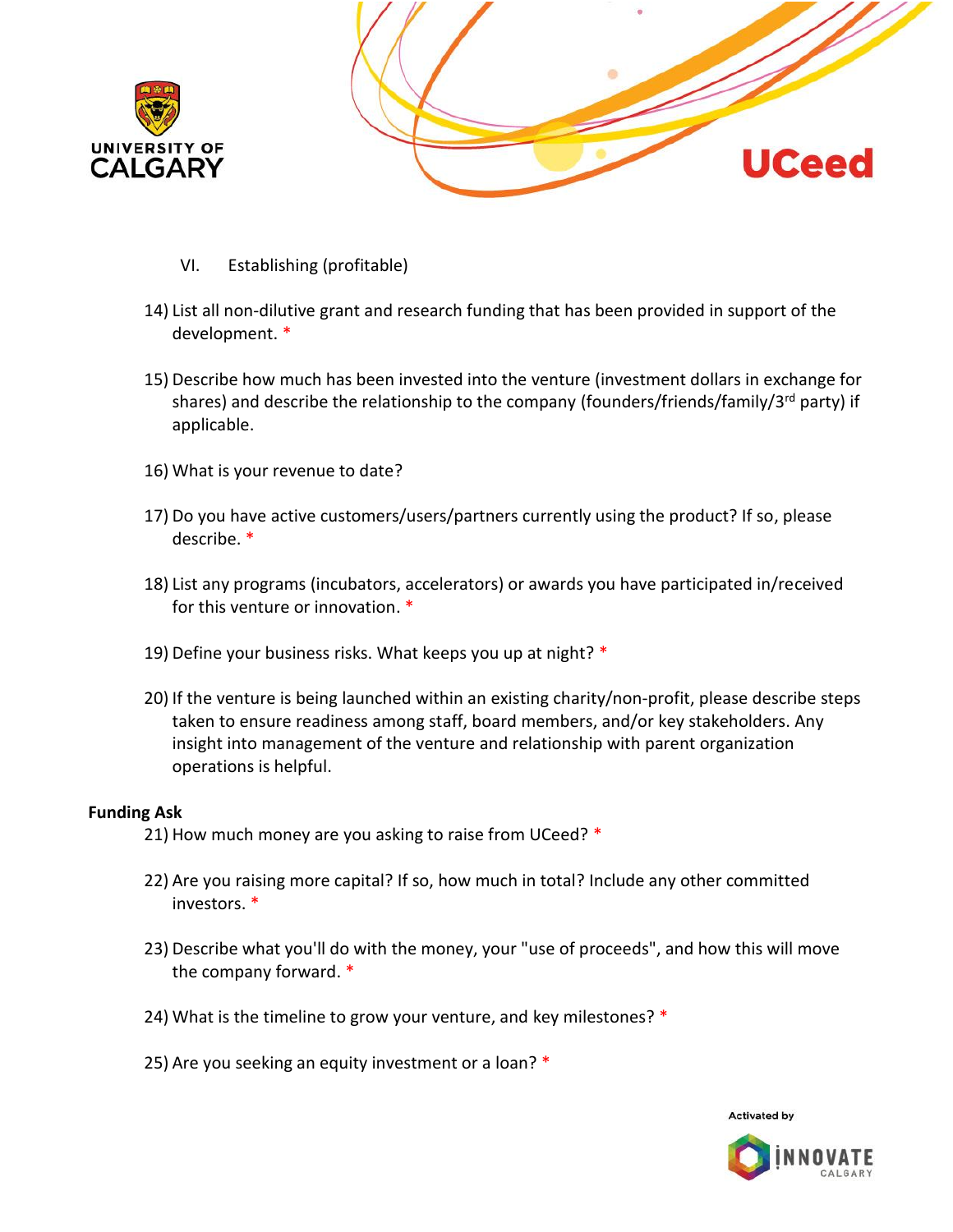



26) Have you considered an exit strategy? If so, what does it look like?

#### **Additional Venture Information**

- 1) Is there anything else you'd like to tell us?
- 2) If you currently have a pitch deck, please provide a link to view or download.
- 3) Please list any materials (e.g. patents, publications, market reports) or other documents (e.g. resumé, product design, etc.) that you feel would strengthen your application.

# **Additional Personal Information**

We are dedicated to contributing to a diverse and inclusive ecosystem that represents the communities in which we serve. This information helps us address and remove barriers and biases to access and success of diverse students, staff, and faculty. Consistent with best practices, we will never report on groups with less than five respondents, and UTI Limited Partnership ("ULP") o/a Innovate Calgary may disclose this information to others outside of ULP in aggregate and non-identifiable ways.

# **This section is optional and is not required.**

Gender

Male Female Non-binary **Other** I prefer not to answer.

**Pronouns** 

She/Her He/Him They/Them **Other** I prefer not to answer.

Do you identify as:

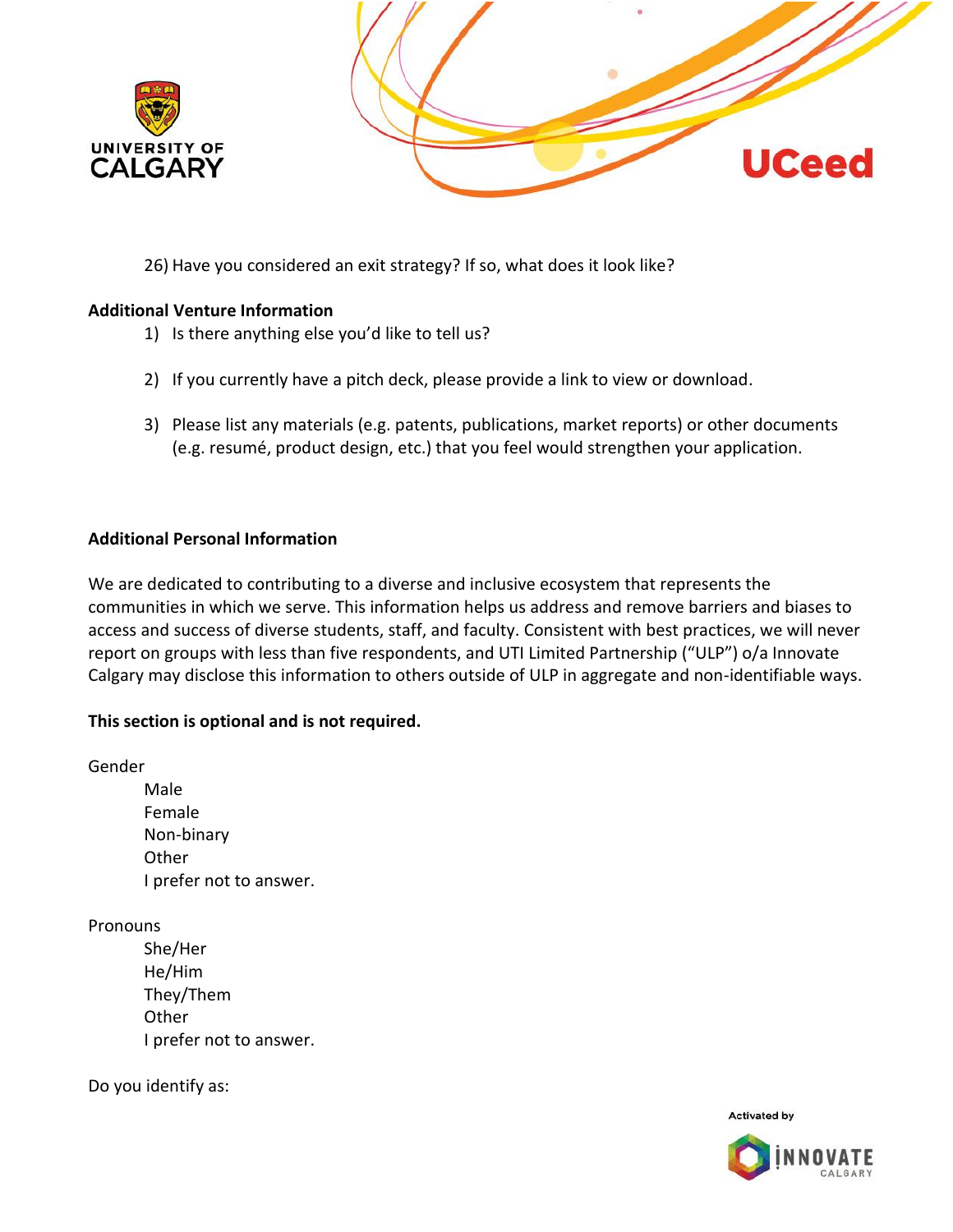



Non-binary Man Two-Spirit (Indigenous) Transgender Woman Another gender identity I prefer not to answer.

The options listed below are based on the Alberta Human Rights Commission's definition of sexual orientation. Do you identify as:

Two-Spirit (Indigenous) Asexual Bisexual Gay Heterosexual Lesbian Queer I prefer not to answer.

The Government of Canada's Canada Employment Equity Act and Statistics Canada both define visible minorities as persons – other than Aboriginal peoples – who are non-white in colour. General groupings defined by Statistics Canada for the visible minority variable are included below. We recognize that there may be a preference to instead identify as a "person of colour" or by an individual's ethnicity. However, for the purpose of this question, please use the definition provided by the Canada Employment Equity Act and Statistics Canada.

In accordance with Statistics Canada and the Canada Employment Equity Act, "Aboriginal" is defined by the Government of Canada as First Nations (Status, Non-Status), Metis, or Inuit, and was established by the federal government as an umbrella term for diverse Indigenous peoples in Canada. All of these identities are part of the umbrella term of Aboriginal Peoples. You may also identify as an Indigenous person from outside of Canada.

Do you identify as:

Indigenous / Aboriginal White Visible Minority I prefer not to answer.